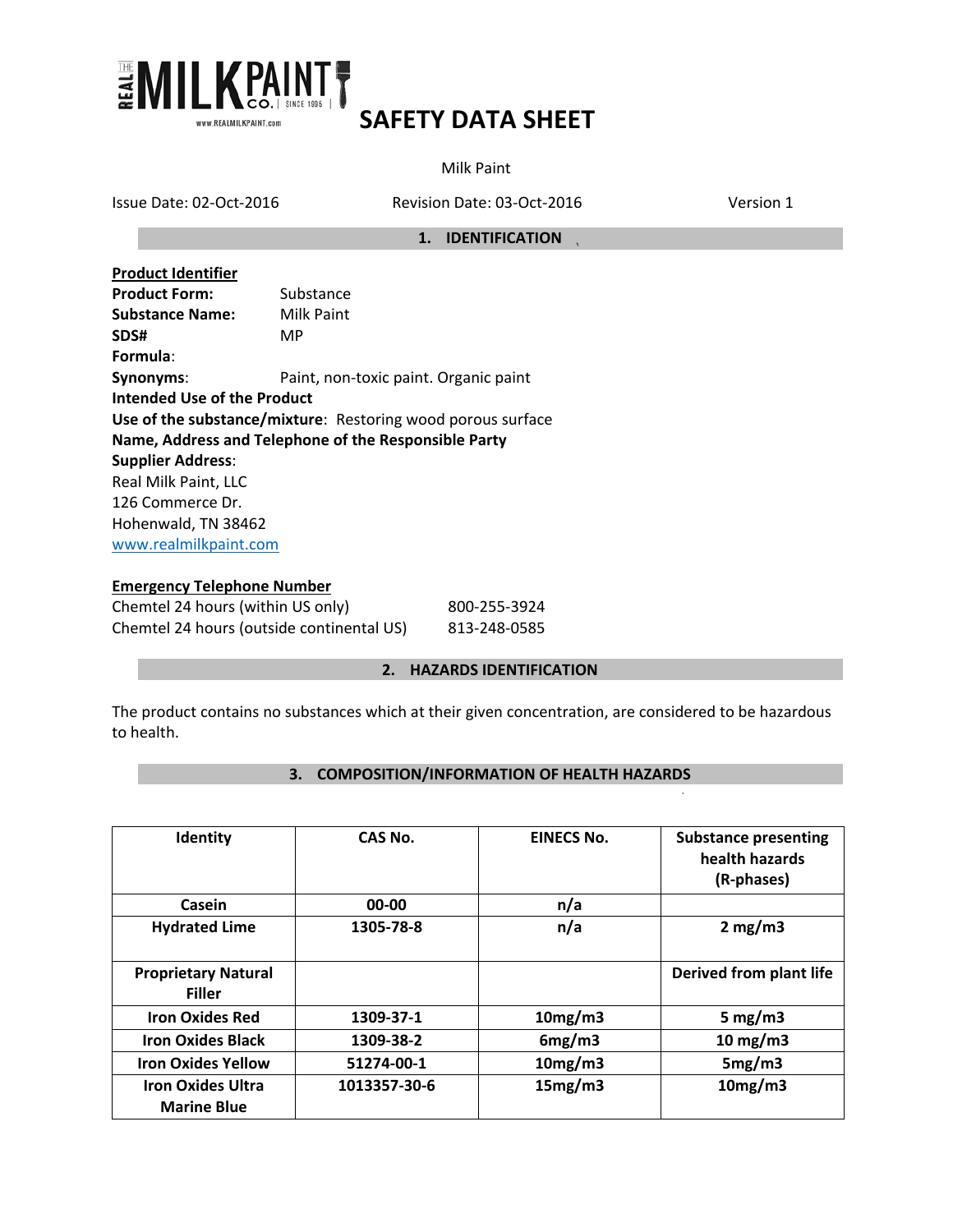

| <b>Iron Oxides Titanium</b><br><b>Dioxide</b>   | 1317-80-2  | 15 mg/m $3$          | 10mg/m3    |
|-------------------------------------------------|------------|----------------------|------------|
| <b>Iron Oxides Green</b><br><b>Chrome III</b>   | 1308-38-9  | 5 mg/m $3$           | 5 mg/m $3$ |
| <b>Iron Oxide Orange</b>                        | 7023-61-2  | 15mg/m3              | 5 mg/m $3$ |
| <b>Iron Oxide Brown</b>                         | 52357-70-7 | $10 \text{ mg/m}$    | 5 mg/m $3$ |
| <b>Iron Oxides Sienna</b>                       | 1317-63-1  | 15 mg/m $3$          | 5mg/m3     |
| <b>Iron Oxides Crystalline</b><br><b>Silica</b> | 14808-60-7 | $0.1 \text{ mg/m}$ 3 | 1mg/m3     |

|                                                                                                                                                  | <b>FIRST AID MEASURES</b><br>4.                                                                                                                                                                                                                                                                                                                                                                                                                                                                                                                      |
|--------------------------------------------------------------------------------------------------------------------------------------------------|------------------------------------------------------------------------------------------------------------------------------------------------------------------------------------------------------------------------------------------------------------------------------------------------------------------------------------------------------------------------------------------------------------------------------------------------------------------------------------------------------------------------------------------------------|
| <b>First Aid Measures</b><br><b>General Advice</b><br><b>Eye Contact</b><br><b>Skin Contact</b><br><b>Inhalation</b><br>Ingestion                | No immediate medical attention is required.<br>If the material gets in the eyes, immediately wash the eyes with<br>copious amounts of water, occasionally lifting the lower and<br>upper eyelids. Continue for 15 minutes. Seek medical attention.<br>Wash with soap and water.<br>Move subject to fresh air and get medical attention if breathing<br>difficulties incur.<br>If swallowed, give two 12 oz. glasses of water diluted with<br>vinegar, or fruit juice. Consult a physician. Never give anything<br>by mouth to an unconscious person. |
|                                                                                                                                                  | 5. FIRE-FIGHTING MEASURES                                                                                                                                                                                                                                                                                                                                                                                                                                                                                                                            |
| <b>Suitable Extinguishing Media</b><br><b>Unsuitable Extinguishing Media</b><br><b>Special exposure hazards:</b><br><b>Protective equipment:</b> | Use extinguishing media appropriate for surrounding fire.<br>None<br>None<br>Wear self-contained breathing apparatus (pressure demand<br>MSHA/NIOSH approved or equivalent.)                                                                                                                                                                                                                                                                                                                                                                         |
| 6.                                                                                                                                               | <b>ACCIDENTAL RELEASE MEASURES</b>                                                                                                                                                                                                                                                                                                                                                                                                                                                                                                                   |
| <b>Personal Precautions:</b>                                                                                                                     | Wear self-contained breathing apparatus (pressure-demand<br>MSHA/NIOSH approved or equivalent).                                                                                                                                                                                                                                                                                                                                                                                                                                                      |
| <b>Environmental precautions:</b>                                                                                                                | None                                                                                                                                                                                                                                                                                                                                                                                                                                                                                                                                                 |
| <b>Methods for cleaning up:</b>                                                                                                                  | Appropriate protective equipment must be worn when handling<br>a large spill or this material. Respiratory protection<br>NIOSHA/MSHA approved Dust and Mist Respirator. If exposed<br>to excessive material during clean up; see the FIRST AID<br>PROCEDURES for action to follow.                                                                                                                                                                                                                                                                   |
|                                                                                                                                                  | <b>HANDLING AND STORAGE</b><br>7.                                                                                                                                                                                                                                                                                                                                                                                                                                                                                                                    |
| <b>Advice on Safe Handling</b><br><b>Measures for safe handling:</b>                                                                             | Handle with care<br>Normal working hygiene will suffice                                                                                                                                                                                                                                                                                                                                                                                                                                                                                              |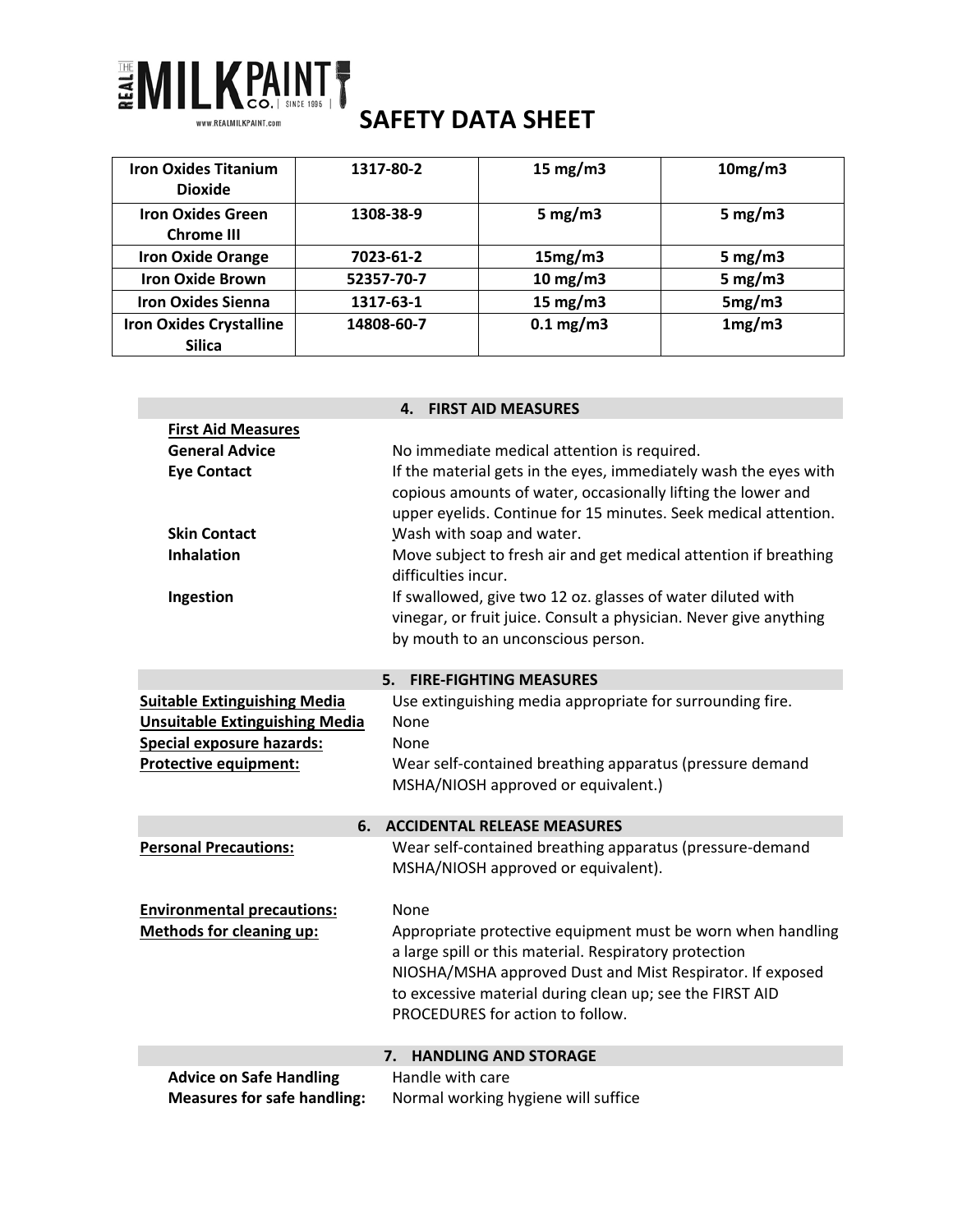

| <b>Measures for fire protection:</b>        | None.                                                                                              |
|---------------------------------------------|----------------------------------------------------------------------------------------------------|
| <b>Storage Conditions</b>                   | Store in tightly closed containers in a dry, well-ventilated area,<br>away from acids and ethanol. |
|                                             | Measures for storage rooms and tanks: No specific measures.                                        |
| <b>Incompatible Materials:</b>              | None                                                                                               |
| 8.                                          | <b>EXPOSURE CONTROLS/PERSONAL PROTECTION</b>                                                       |
|                                             |                                                                                                    |
| <b>Specific control measures (threshold</b> | Not applicable for this substance under normal working                                             |
| Limit values or biological standards)       | procedures.                                                                                        |
| <b>Hand Protection</b>                      | No special measures required under normal conditions.                                              |
| Eug/Eago Drotaction                         | Use safety glasses (geogles if there is a risk of splashing)                                       |

**Eye/Face Protection** Use safety glasses/goggles if there is a risk of splashing. **Skin and Body Protection** No special measures required under normal conditions. **Respiratory Protection** Use local exhaust ventilation is usually adequate with small quanities.

#### **9. PHYSICAL AND CHEMICAL PROPERTIES**

| Powder with pigment                            |
|------------------------------------------------|
| Neutral                                        |
| n/a                                            |
| n/a                                            |
| n/a                                            |
| n/a                                            |
| n/a                                            |
| n/a                                            |
| n/a                                            |
| n/a                                            |
| n/a                                            |
| n/a                                            |
| n/a                                            |
| Partition Coefficient: n-octanol/water:<br>n/a |
| n/a                                            |
|                                                |

#### **10. STABILITY AND REACTIVITY**

| Stability:                                 | Stable                                    |
|--------------------------------------------|-------------------------------------------|
| <b>Possibility of Hazardous Reactions:</b> | None                                      |
| <b>Conditions to Avoid</b>                 | None                                      |
| <b>Materials to avoid:</b>                 | None                                      |
| <b>Hazardous Decomposition Products</b>    | None known based on information supplied. |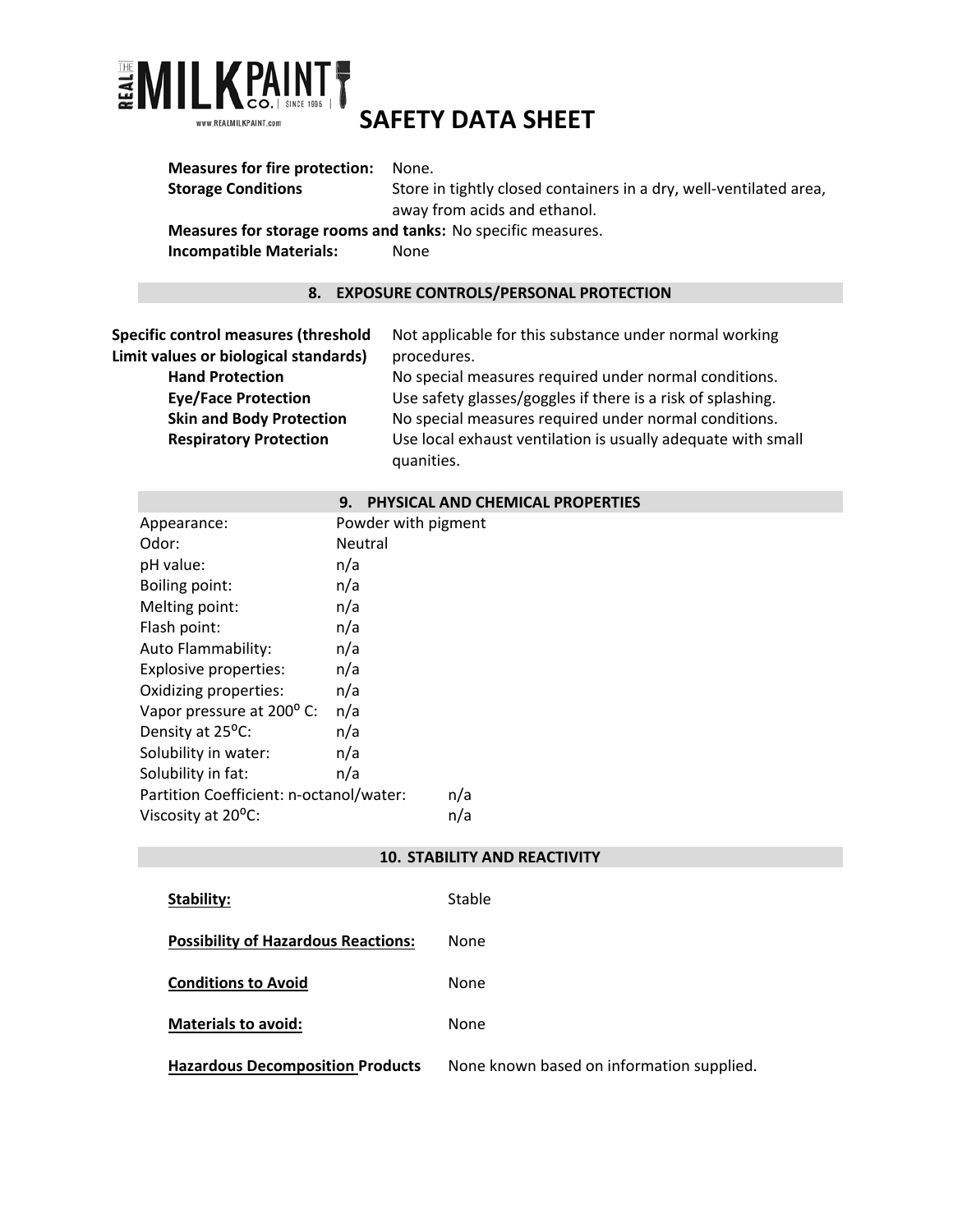

#### **11. TOXICOLOGICAL INFORMATION**

| <b>Acute Toxicity LD50:</b>              | None available    |
|------------------------------------------|-------------------|
| Short and long term effects              | <b>None</b>       |
| <b>Effects from human exposure: None</b> |                   |
| <b>Sensitization: CMR effects:</b>       | No known effects. |

#### **12. ECOLOGICAL INFORMATION**

| General:<br>Motility:<br>Persistence and degradability: Readily biodegradable                                                                                                              | The information given in this section is based upon evaluation of the<br>Components and eco toxic data on similar products.<br>Water soluble                                                     |  |
|--------------------------------------------------------------------------------------------------------------------------------------------------------------------------------------------|--------------------------------------------------------------------------------------------------------------------------------------------------------------------------------------------------|--|
| Bio accumulative potential:                                                                                                                                                                | No bio accumulation is expected.                                                                                                                                                                 |  |
| <b>Other information:</b>                                                                                                                                                                  | Presents no ozone depletion potential and is CO <sub>2</sub> neutral.                                                                                                                            |  |
|                                                                                                                                                                                            | <b>13. DISPOSAL CONSIDERATIONS</b>                                                                                                                                                               |  |
| <b>Waste Treatment Methods</b>                                                                                                                                                             |                                                                                                                                                                                                  |  |
| <b>Substance</b>                                                                                                                                                                           | Waste materials can be buried in an approved landfill in                                                                                                                                         |  |
|                                                                                                                                                                                            | accordance with state, federal and local regulations.                                                                                                                                            |  |
| <b>Contaminated Packaging</b><br>Dispose according to local authority advice.                                                                                                              |                                                                                                                                                                                                  |  |
|                                                                                                                                                                                            | <b>14. TRANSPORT INFORMATION</b>                                                                                                                                                                 |  |
| Land Transportation (ADR/RID, GGVS/GGVE):<br><b>Not Classified</b><br>Sea Transport (IMDG/GGVSee):<br><b>Not Classified</b><br><b>Not Classified</b><br>Air Transport (ICAO-TI, IATA-DGR): |                                                                                                                                                                                                  |  |
|                                                                                                                                                                                            | <b>15. REGULATORY INFORMATION</b>                                                                                                                                                                |  |
| <b>Classification according to EC directives:</b>                                                                                                                                          | Not classified as a dangerous material.                                                                                                                                                          |  |
| Symbols and phrases according to health<br>hazards (R- and S- phrases):                                                                                                                    | None                                                                                                                                                                                             |  |
| Dangerous substances to label:                                                                                                                                                             | In some of the colors, Crystalline Silica (14808-60-7) is present<br>in extremely small, but detectable amounts. Known to the state<br>of California to cause cancer by inhalation or ingestion. |  |

### **16. OTHER INFORMATION**

The information provided in this safety data sheet is accurate to the best of our knowledge and is valid for the product as supplied. The information is intended for use as a guide for safety measures, and no liability arising out of the use, application or processing of the material is accepted.